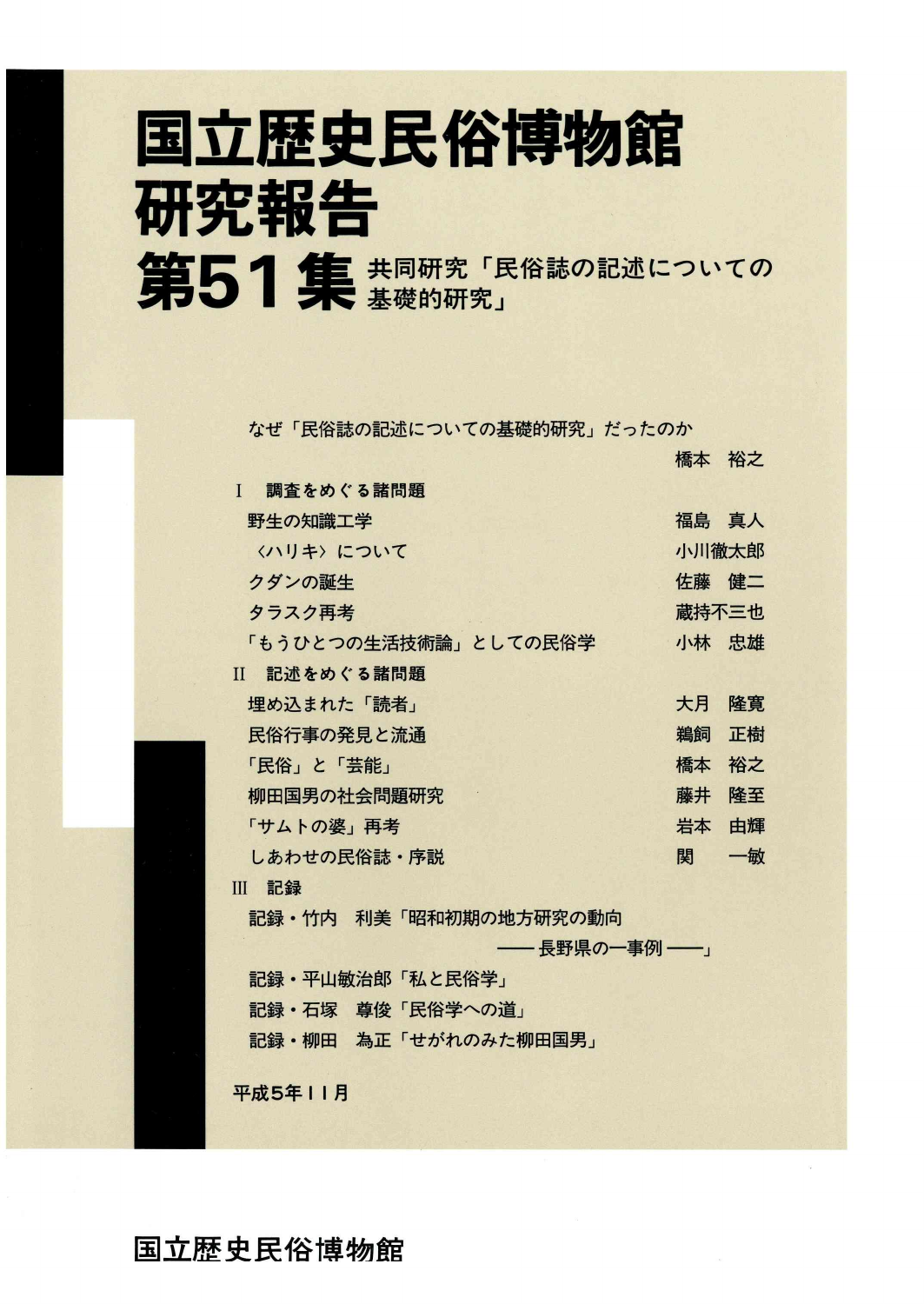### 国立歴史民俗博物館

### 研究報告

第51集 共同研究「民俗誌の記述についての基礎的研究」

目 次

| ▓なぜ「民俗誌の記述についての基礎的研究」だったのか……………………橋本 裕之  |    | 1   |
|------------------------------------------|----|-----|
| 調査をめぐる諸問題<br>L                           |    |     |
| ▒野生の知識工学…………………………………………………………………福島 真人   |    | 11  |
| - 「暗黙知」の民族誌の為の序論 -                       |    |     |
| ▒<ハリキ>について……………………………………………………………小川徹太郎   |    | 45  |
| - 漁民集団史研究のための覚え書 - -                     |    |     |
| ▓クダンの誕生…………………………………………………………………佐藤 健二    |    | 71  |
| ––話のイコノロジー・序説––                          |    |     |
| ▓タラスク再考……………………………………………………………………蔵持不三也   |    | 103 |
| ▓「もうひとつの生活技術論」としての民俗学……………………………………小林 忠雄 |    | 139 |
| ――都市民俗学と経世済民――                           |    |     |
| 記述をめぐる諸問題<br>$\mathbf{I}$                |    |     |
| ▒埋め込まれた「読者」……………………………………………………………大月     | 降實 | 159 |
| ──民俗誌と記述に関するある本質について──                   |    |     |
| ▒民俗行事の発見と流通…………………………………………………………鵜飼      | 正樹 | 183 |
| ──市原のオコナイの記述と写真をめぐって──                   |    |     |
| ▓「民俗」と「芸能」……………………………………………………………橋本 裕之   |    | 221 |
| -- いわゆる「民俗芸能」を記述する方法・序説--                |    |     |
| ▒柳田国男の社会問題研究………………………………………………………藤井 降至   |    |     |
|                                          |    | 259 |
| ----雑誌『郷土研究』の主題・方法・性格--                  |    |     |
| ▓「サムトの婆」再考……………………………………………………………岩本      | 由輝 | 291 |
| ──『遠野物語』の初稿考察の一環として──                    |    |     |
| ▓しあわせの民俗誌・序説………………………………………………………関  →敏   |    | 313 |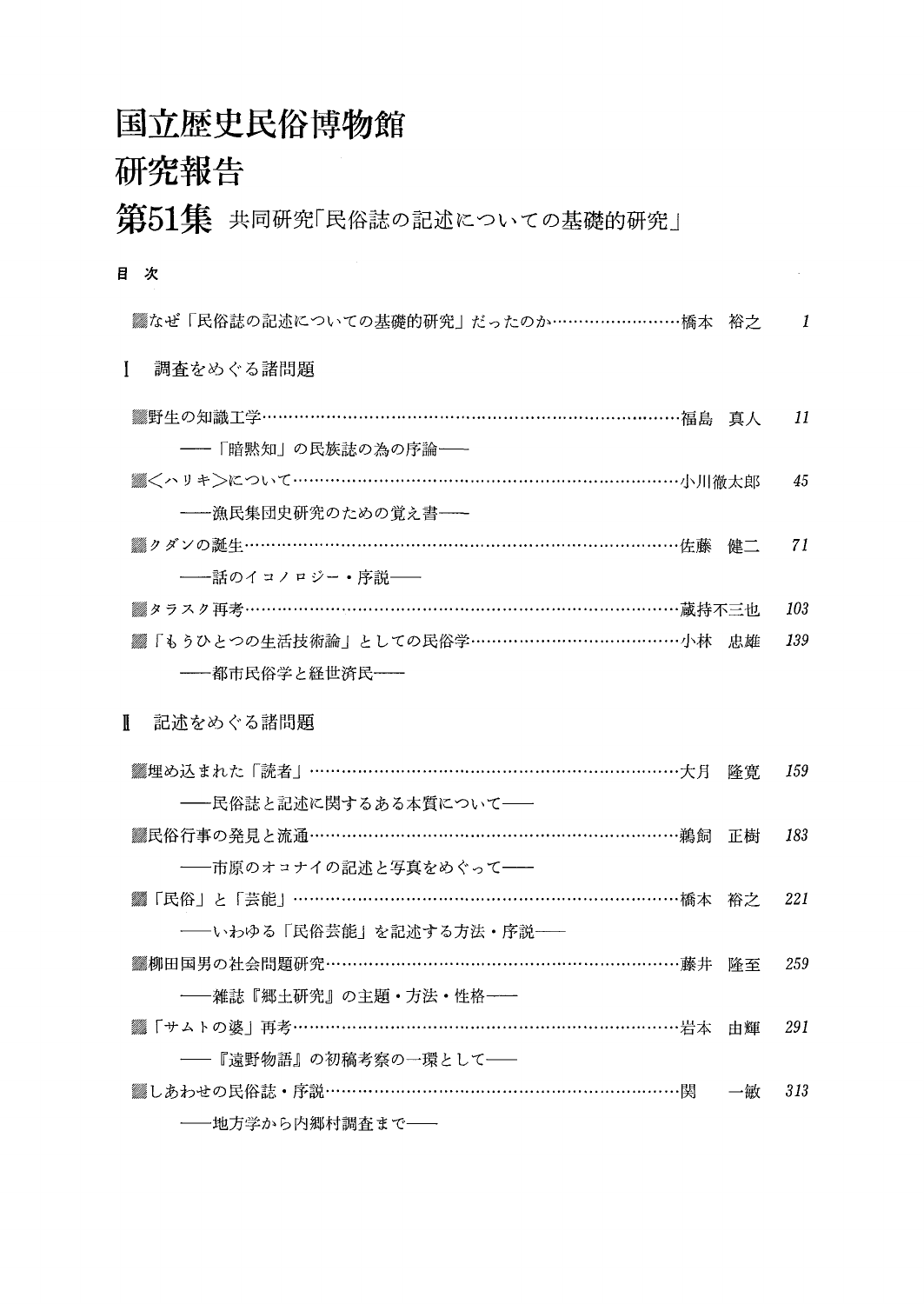#### 皿 記録

|  |  | ▒記録・竹内 利美「昭和初期の地方研究の動向──長野県の一事例──」……………… 351  |  |
|--|--|-----------------------------------------------|--|
|  |  | ▒記録・平山敏治郎 「私と民俗学」 …………………………………………………………… 361 |  |
|  |  | ▒記録・石塚 尊俊「民俗学への道」………………………………………………………… 381   |  |
|  |  | ▒記録・柳田 為正「せがれのみた柳田国男」………………………………………………… 399  |  |

平成5年11月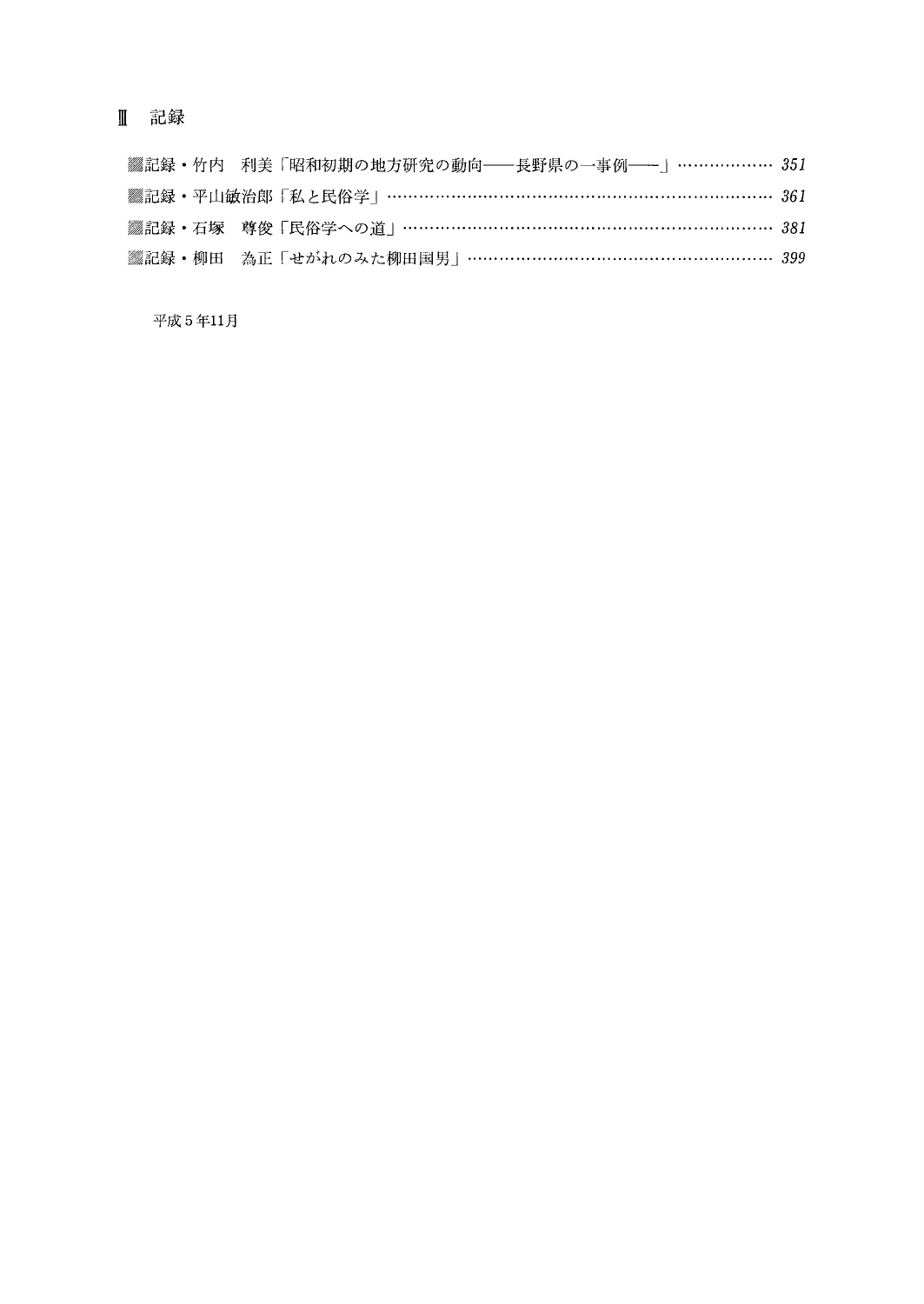#### **Bulletin of**

#### the National Museum of

#### **Japanese History**

|  | <b>vol.</b> 51 Joint Study on Methodological Issues on Ethnography |  |
|--|--------------------------------------------------------------------|--|
|  | in Japanese Folklore Studies                                       |  |

#### Contents:

|               | HASHIMOTO, H. Why Should We Have Started on "Methodological Issues |  |
|---------------|--------------------------------------------------------------------|--|
|               |                                                                    |  |
| Ι.            | Issues concerning Ethnographical Research                          |  |
| FUKUSHIMA, M. | Knowledge Engineering in the Wild - Introduction to                |  |
|               |                                                                    |  |
| OGAWA, T.     | "Hariki"-Memorandum for a Socio-historical Study of                |  |
|               |                                                                    |  |
| SATŌ, K.      | The Genesis of Kudan-an Introductory Study on                      |  |
|               |                                                                    |  |
| KURAMOCHI, F. | Review on "La Tarasque" …………………………………………… 103                      |  |
| KOBAYASHI, T. | Folklore as "Discussion of Alternative Technology in Life          |  |
|               | Style"-Urban Folklore, Administration and Relief- …………… 139        |  |
|               | I Issues concerning Ethnographical Description                     |  |
| OTSUKI, T.    | The Built-in "Reader"-Regarding Some of the Es-                    |  |
|               | sential Qualities Concerning Ethnography and Descrip-              |  |
|               |                                                                    |  |
| UKAI, M.      | The Discoveries and the Circulations of the Ethnological           |  |
|               | Functions——Regarding Descriptions and Photographs of               |  |
|               |                                                                    |  |
| Наѕнімото, Н. |                                                                    |  |
| FUJII, T.     | YANAGITA's "Kyodo Kenkyu", as a Study of Social and                |  |
|               |                                                                    |  |
| IWAMOTO, Y.   | Review of "The Old Woman at Samuto"-As Part of an                  |  |
|               | Examination of the First Manuscript of "Tales of Tono"-----  291   |  |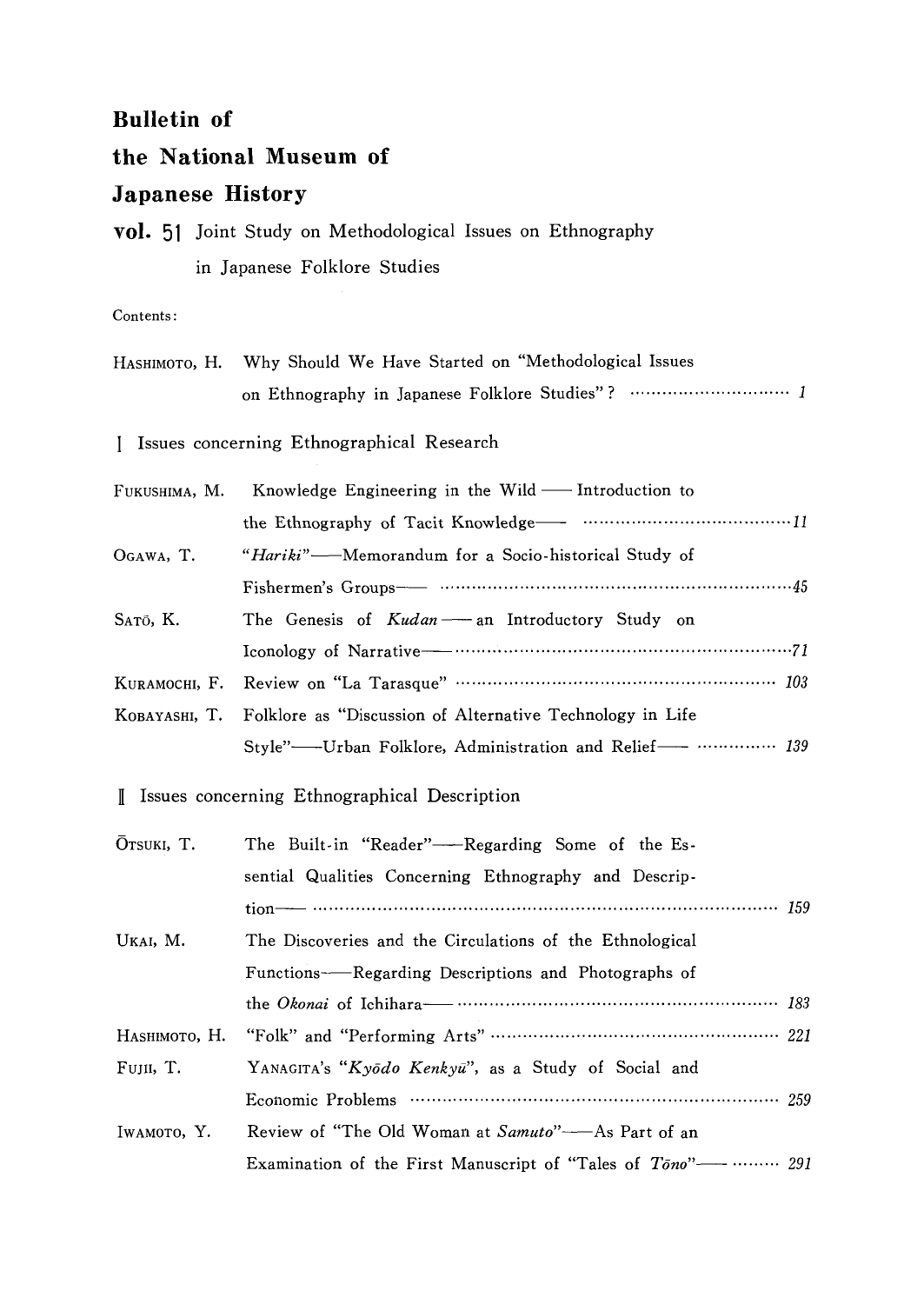| Seki, K. | Ethnography of Happiness, an Introduction—From Local |  |
|----------|------------------------------------------------------|--|
|          |                                                      |  |

#### 皿Documents

| DOCUMENT; TAKEUCHI Toshimi "Trends in Regional Studies in the     |  |
|-------------------------------------------------------------------|--|
| Early Showa Era—a Case Study of Nagano Prefecture—"  351          |  |
| DOCUMENT; HIRAYAMA Toshijirō "Folklore and Me" …………………………………… 361 |  |
|                                                                   |  |
| DOCUMENT; YANAGITA Tamemasa "YANAGITA Kunio Described by His      |  |
|                                                                   |  |

Nov.1993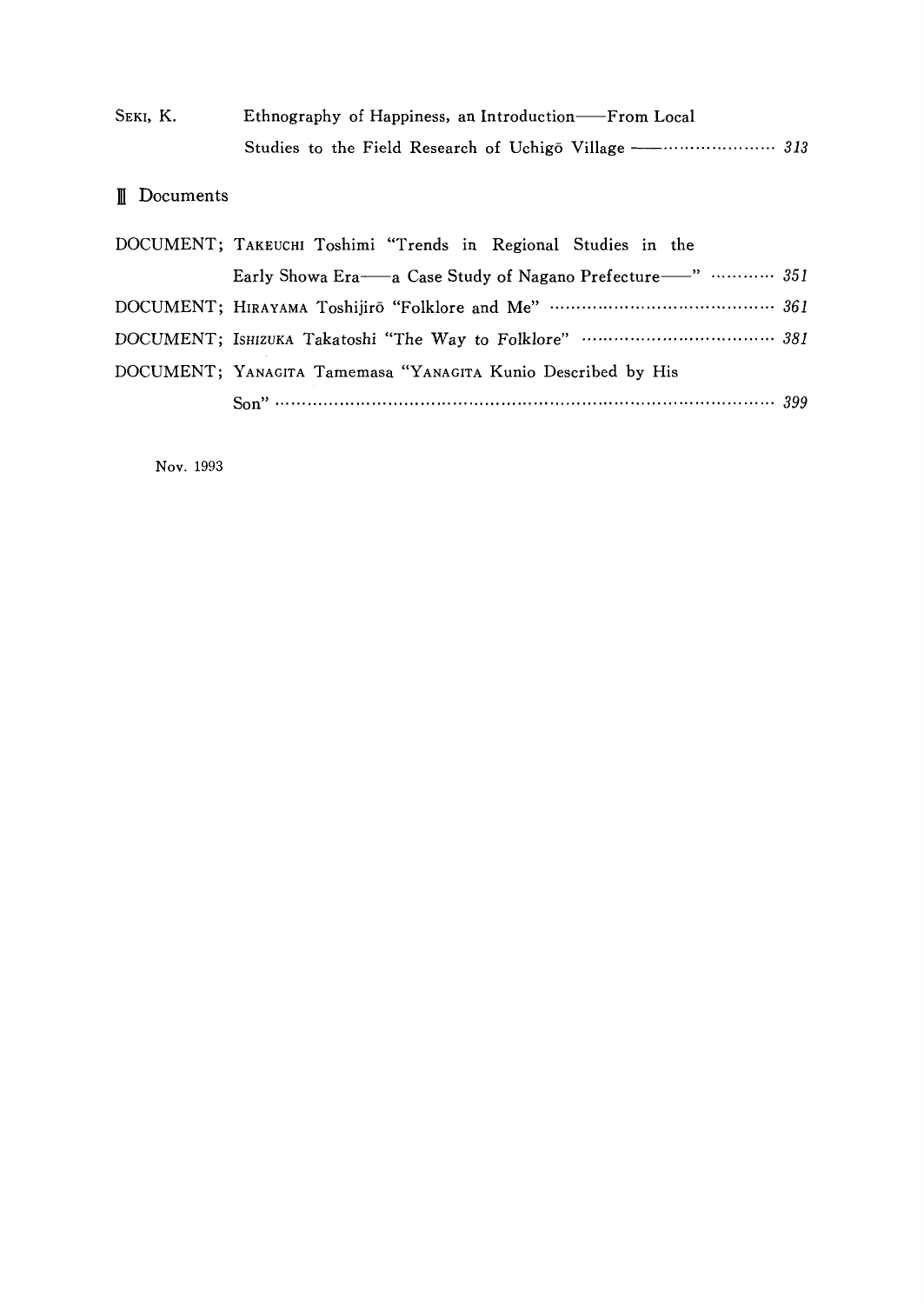## 調査をめぐる諸問題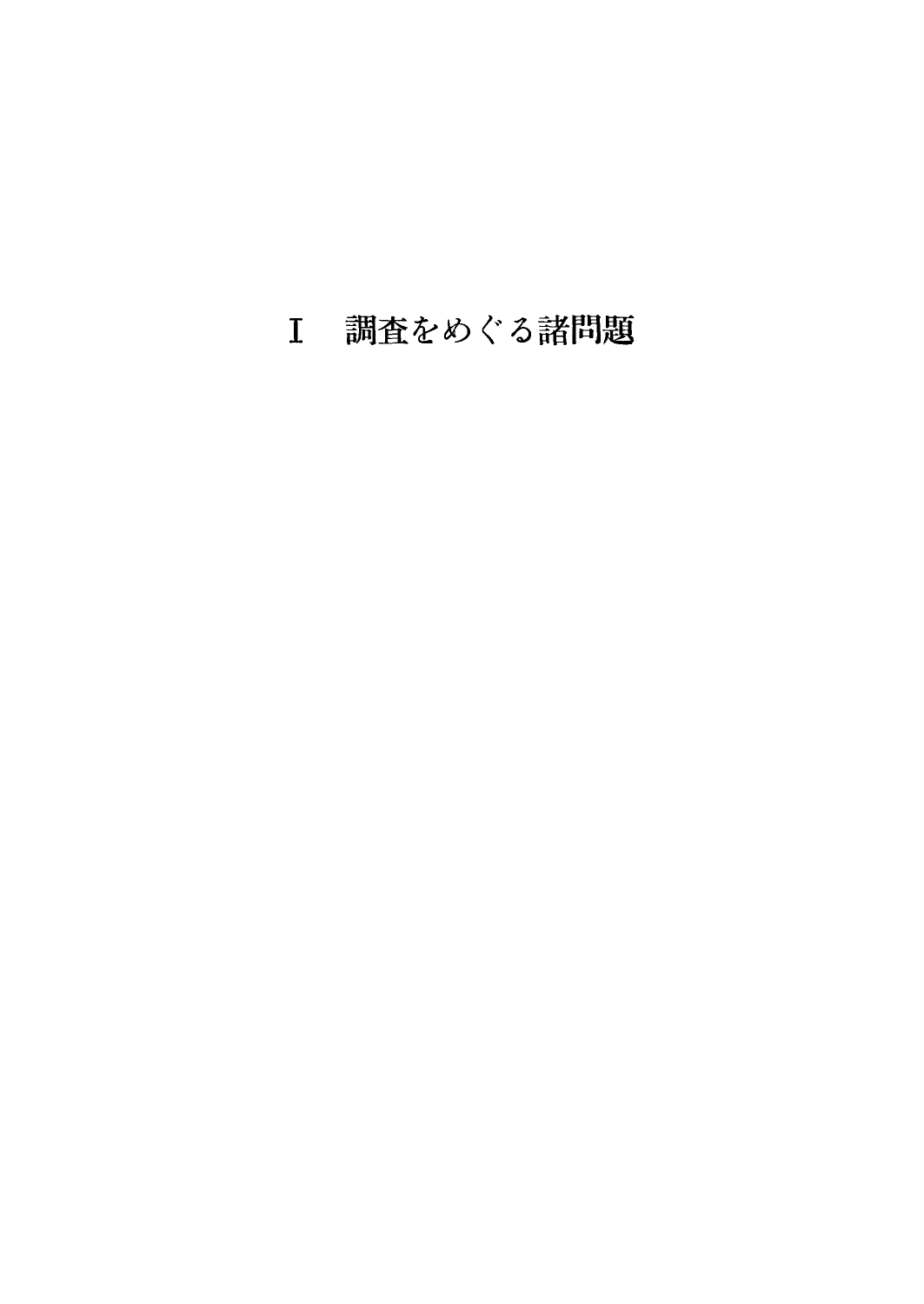## 記述をめぐる諸問題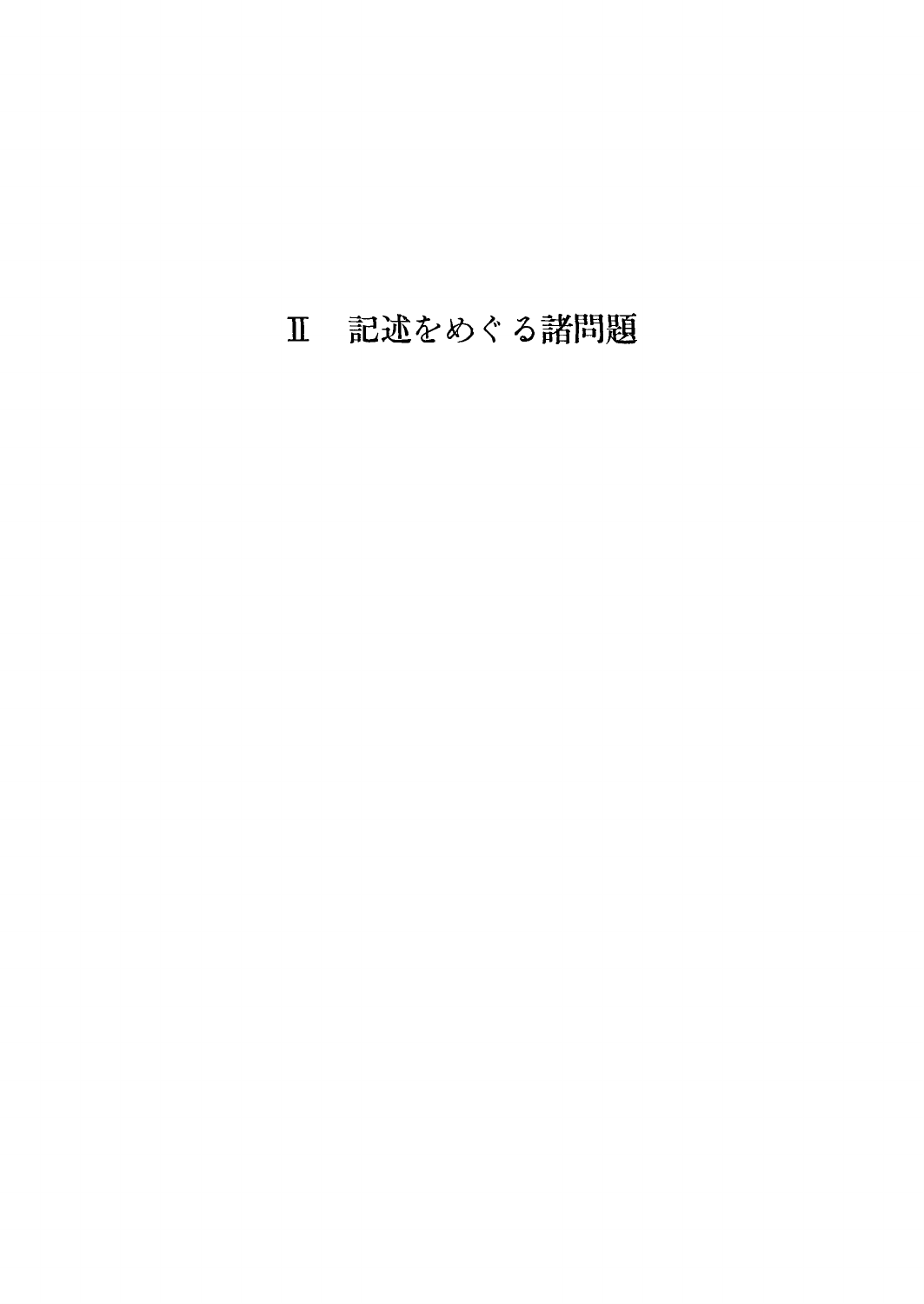Ⅲ 記 録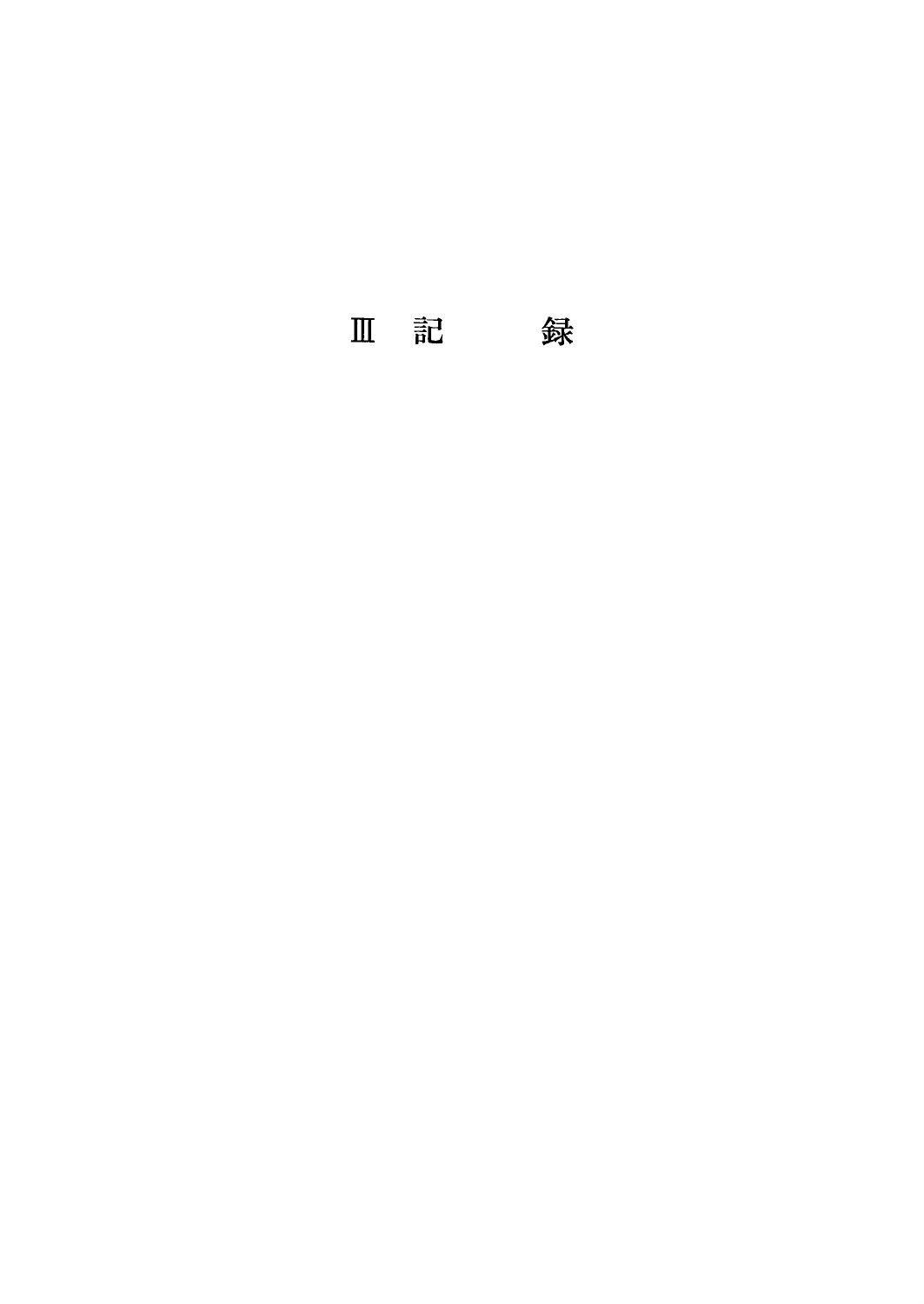|       |             |                |   | 国立歴史民俗博物館研究報告 第51集                                           |  |
|-------|-------------|----------------|---|--------------------------------------------------------------|--|
|       | 平成5年11月5日 印 | 平成5年11月10日 発 行 | 刷 | (非売品)                                                        |  |
| 編集・発行 |             |                |   | 国立歴史民俗博物館<br>〒285 千葉県佐倉市城内町 117<br>電 話 043-486-0123 (代表)     |  |
| 印     | 駲           |                |   | 第一法規出版株式会社<br>〒107 東京都港区南青山 2 ―11―17<br>電 話 03—3404—2251(代表) |  |

⑥Printed in Japan Nov、1993